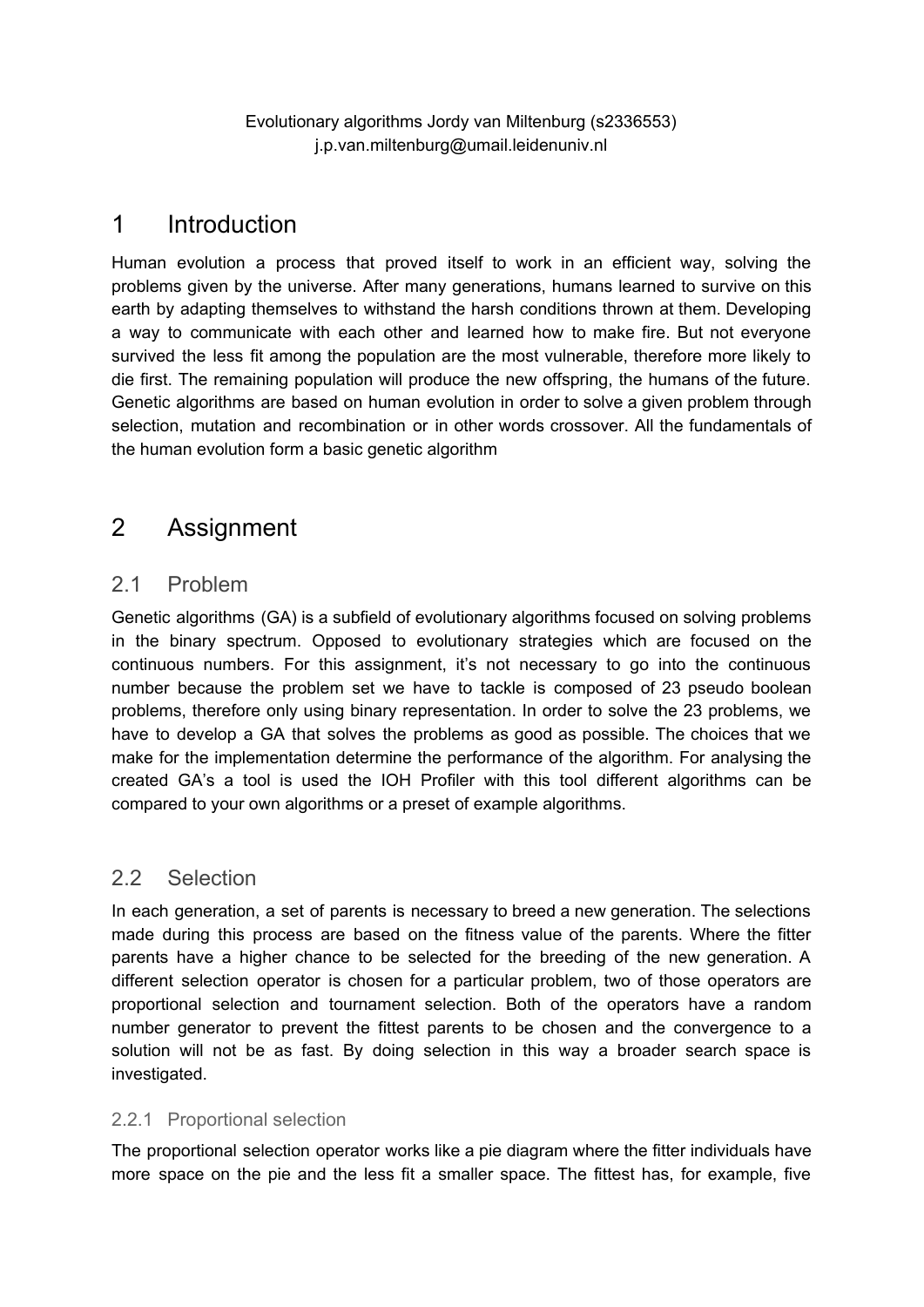spaces on the pie and the least fit only one space. In this way, the randomly generated number has a higher chance to land on a fitter individual but there still is a chance that a less fit parent is chosen.

#### 2.2.2 Tournament selection

The tournament selection operator is also working with a random number generator but every individual has an even chance in the first stage of the operator. Tournament selection works by selection k individuals from the whole population. To give an example the population size is 10 and k equals 4, this means that 4 individuals are randomly selected from the population. Of those 4 individuals, only the best is selected for breeding. Opposed to proportional selection tournament selection has a higher chance to select worst parents for breeding, which does explore the search space more.

### 2.3 Crossover

The breeding mentioned earlier is also called recombination or crossover. Within this operator, the selected parents—done by using one of the earlier mentioned selection operators—are used to create new offspring for the next generation. The genes of the parents are combined to form offspring that has a bit of both. Different crossover operators can be used within a genetic algorithm. 1 point, n point or uniform crossover are the most common ones.

#### 2.3.1 1 point crossover

The name already suggests a lot about this crossover operator. The offspring is created by selecting the first part of the genes from parent 1 till a random point and the following genes from parent 2. To give an example the individuals consist of 10 genes and the random split point is 4. From parent 1 the first 4 genes are used in de offspring, the remaining spots in the offspring are filled with the last 6 genes of parent 2. By using this operator there is a high chance to copy a large piece of correct genes into the offspring. On the contrary, this could result in getting stuck in a local optimum because of the fast convergence.

#### 2.3.2 n point crossover

N point crossover is basically the same as 1 point crossover but instead of having only 1 point where the crossover happens. There are multiple points selected at random to crossover between parent 1 and parent 2.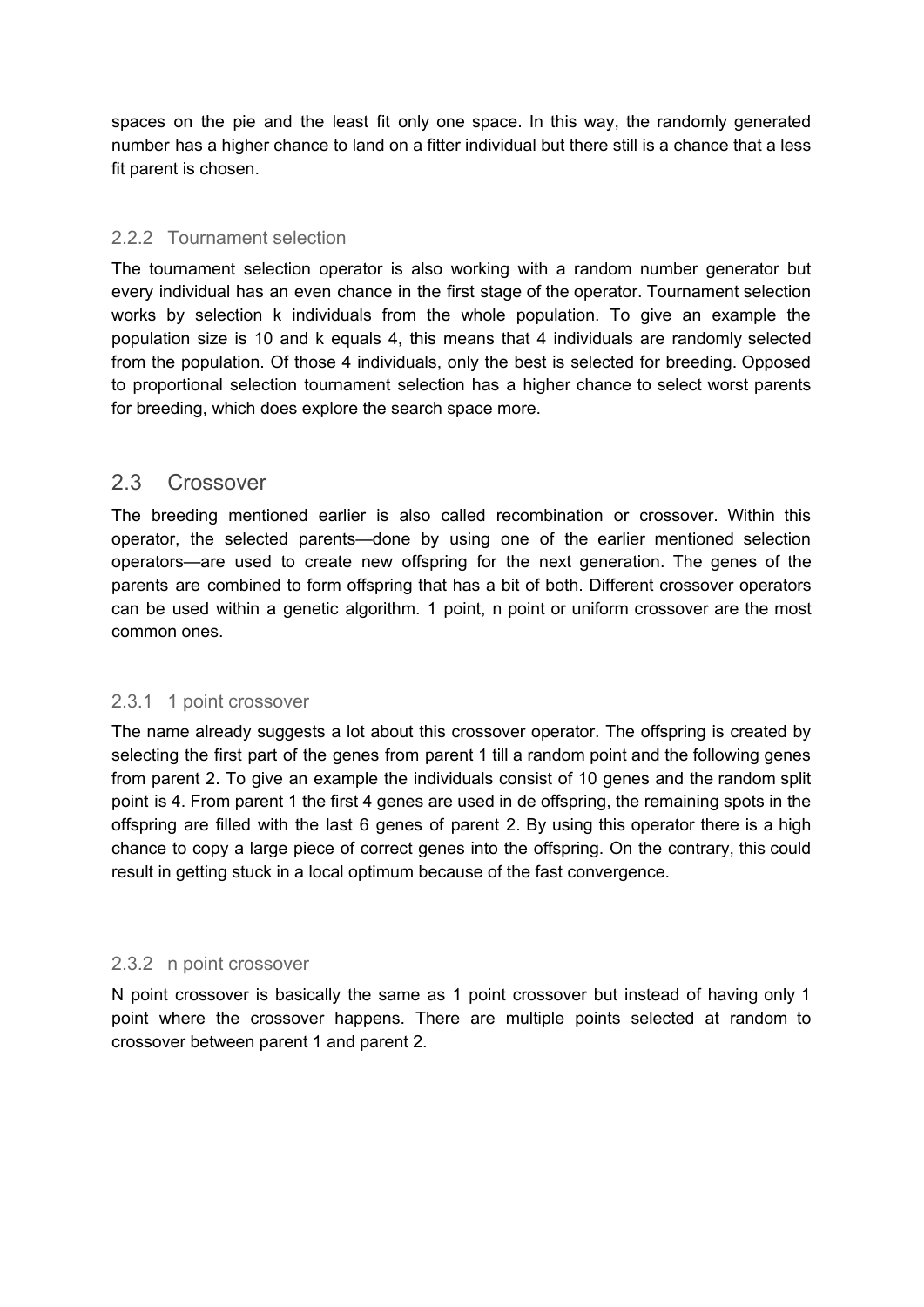#### 2.3.3 Uniform crossover

Another way of recombining two parents is uniform crossover. This operator cycles through all the genes in the parents and flipping a coin to select the right gene. So there is a 50/50 chance that the gene from parent 1 or parent 2 is selected.

### 2.4 Mutation

Just like in human evolution mutation plays a role in GA moreover when the crossover happened there is a slight chance the genes mutate. With a predetermined mutation rate, the genes of the offspring stay in their original state or they are flipped. The mutation operator does this gene by gene. Without the mutation operator, there is no random change therefor there is no exploitation of the search space.

# 3 Implementation

## 3.1 Genetic algorithm

For this assignment, I chose to go for the  $(\mu, \lambda)$  implementation. The comma notation means that the parents and offspring are not both considered to be selected for the new generation. With the comma notation, the offspring is always used for the next generation, thus forming the new parents. For the selection operator, I implemented a tournament selection function that selects two parents for the crossover operator. The function that I implemented for the crossover operator is uniform crossover. To come to this set of functions and parameters I did multiple tests with some deviating results, explained in the experiment section. Overall the algorithm I wrote is performing well compared to the example algorithms provided in the IOH profiler. In some specific problems even beating all the algorithms see fig.1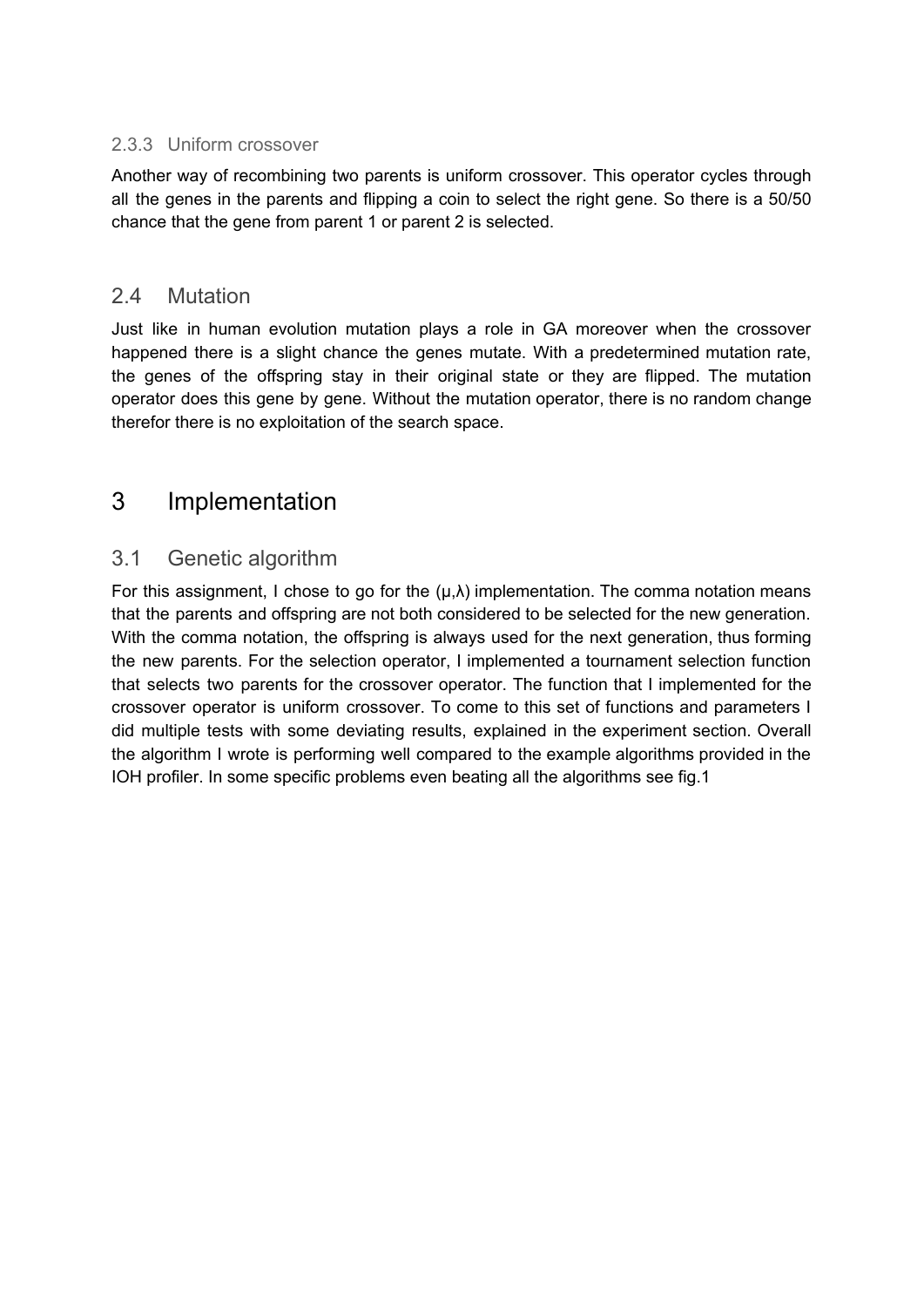

Fig.1 Plot of the expected runtime for problem 20. Here we can see that my algorithm outperformed all the example algorithms within the IOH profiler.

### 3.2 Defining the final parameters

In the process of defining the final parameters for my GA, multiple things had to be accounted for. The population size μ which I set to 16 and offspring λ which is also 16. For the selection operator, I used a tournament selection function with a k of 8 as explained earlier 8 random parents are chosen of the 16 the best of those 8 is pushed forward as the selected parent. For the crossover operator in used a crossover rate of 0.95 according to [1]. The mutation rate is set to 1.0/n where n is the dimension of the problem, so the number of genes within 1 individual. The set parameters in the IOH Experimenter are: problem 1-23, a dimension of 100, the budget is set to 50000 and the independent runs to 20.

## 4 Experiment

#### 4.1 Selection operators

For selecting the best operator for this particular problem I've experimented with three different selection operators. Best fitness, proportional and tournament selection. In all the experiments I've done, just picking the parent with the highest fitness is not working. The search space is reduced too fast. The algorithm takes to long to come anywhere. Proportional selection is better at certain problems within the given set. Looking at the Aggregated Empirical Cumulative Distribution (AECD) we can see that on average the proportional selection is not the way to go in comparison to for example tournament selection.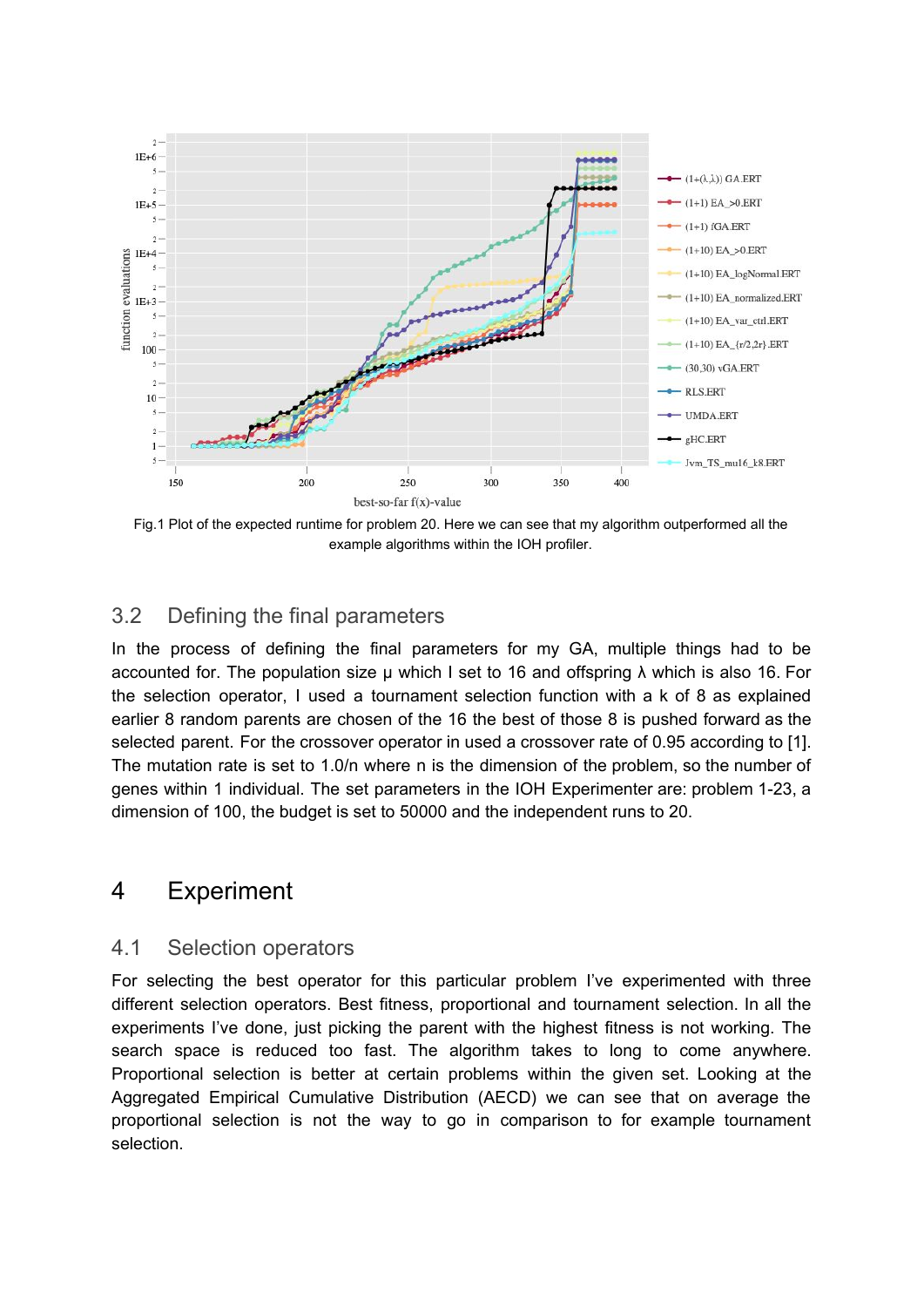

Fig.2 Shows the difference between best fitness (BF), proportional selection (PS) and tournament selection (TS) with the use of aggregated empirical cumulative distribution.

Tournament selection had a better overall performance compared to the other two. At the start of the one max problem both the PS and TS have an equals start. But at around an f(x)-value of 55 the PS spikes and isn't able to yield a 100% score. The TS continues in the right direction. Looking at the deviation between PS and TS we can see that the change of parameter has more impact on PS. In figure 2 we can see that by changing the population size of the PS algorithm, the f(x)-value deviates more than the TS algorithm.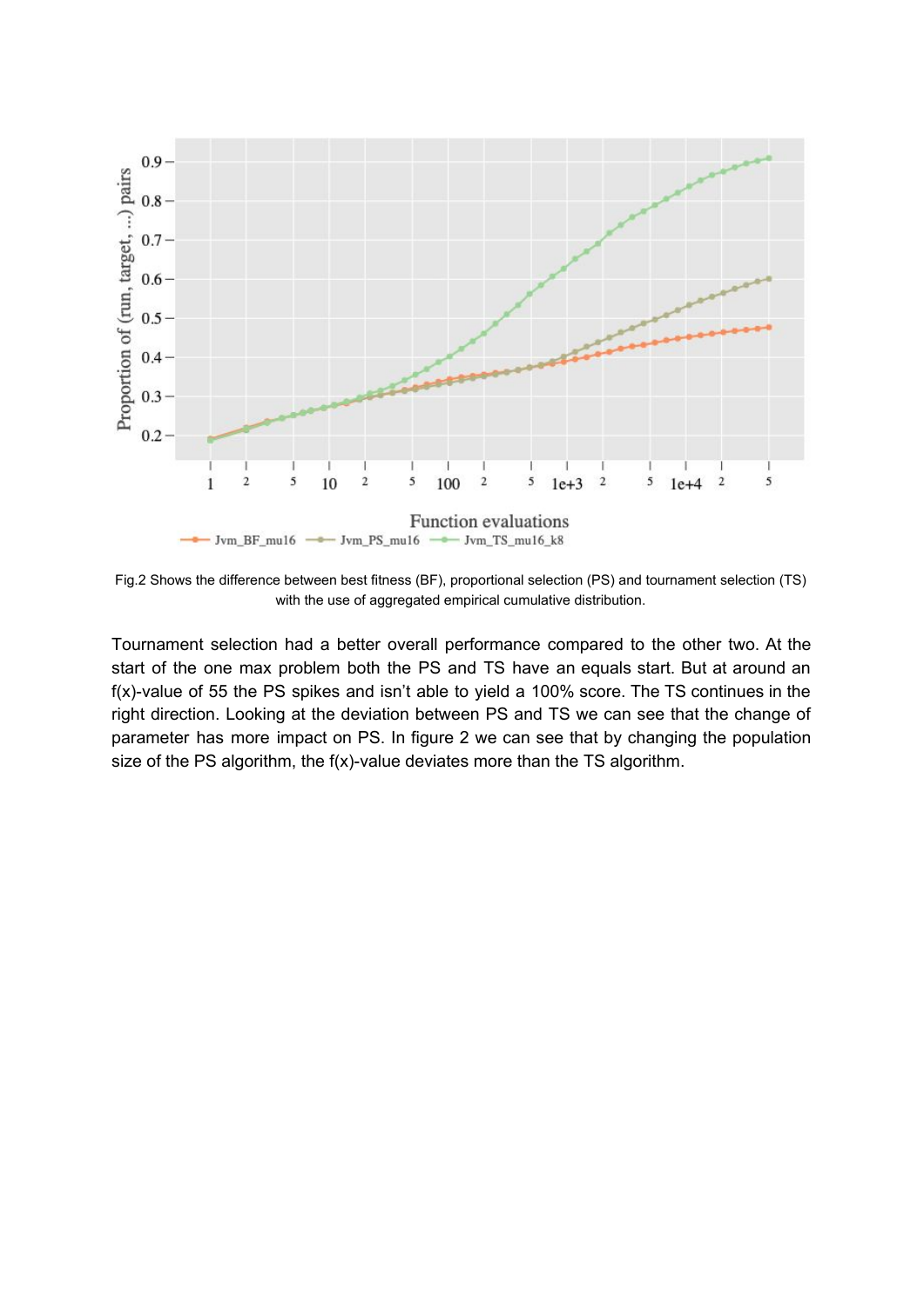

Fig.3 Expected runtime for problem 1 of the PBO set containing different variations of PS and TS operators.

### 4.2 Dynamic crossover and mutation

The crossover and mutation rate determine how often the operator is activated. In the previous experiment, the GA had a static crossover and mutation rate. The following experiment has a dynamic crossover and mutation (DCM) rate with the implementation of a scheme presented by [2]. The rates change according to the fitness of the parents and the offspring. Each generation the overall performance is calculated for both the crossover and the mutation. The calculated values are used to adjust the crossover and mutation rate throughout the different generations with a set factor 0.001 in my case. In fig.4 we can see that both the crossover and mutation rate change throughout the run.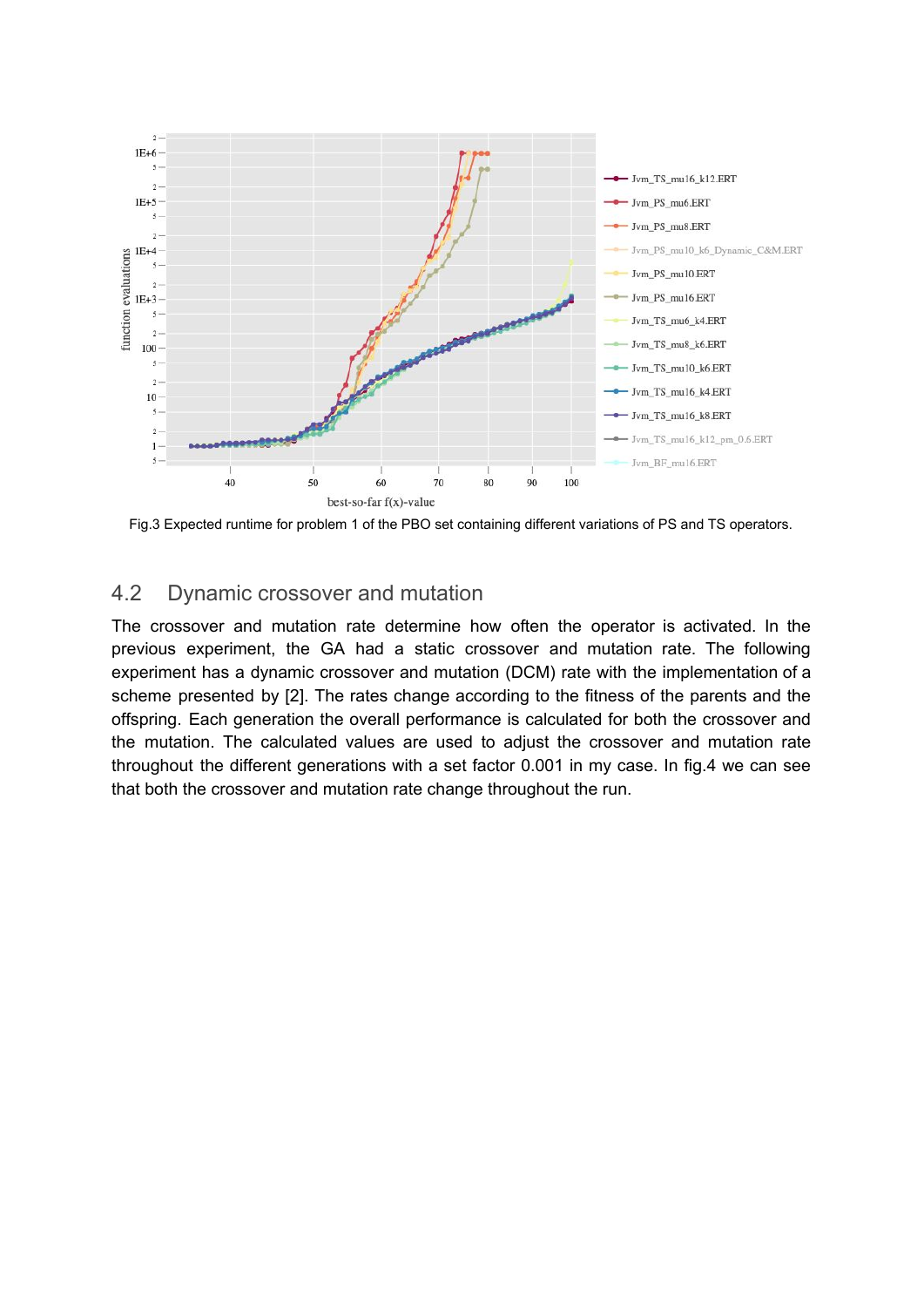

Fig.4 Difference in crossover and mutation rate between a static and dynamic algorithm.

This change in the parameters may be a good thing in some situation but for my algorithm it was not beneficial. If we look at the amount of evaluation needed to reach the best possible fitness. One thing that stood out to me is how at a certain point the algorithm with the DCM performs a lot better. In fig.5 we can see that after 20000 evaluations or a fitness of 38 the dynamic algorithm starts performing for a little while and then cuts off. In terms of f(x)-value gain over function evaluations.



Fig.5 Expected runtime for problem 8 for two algorithms. One with static crossover and mutation rate the other with dynamic crossover and mutation.